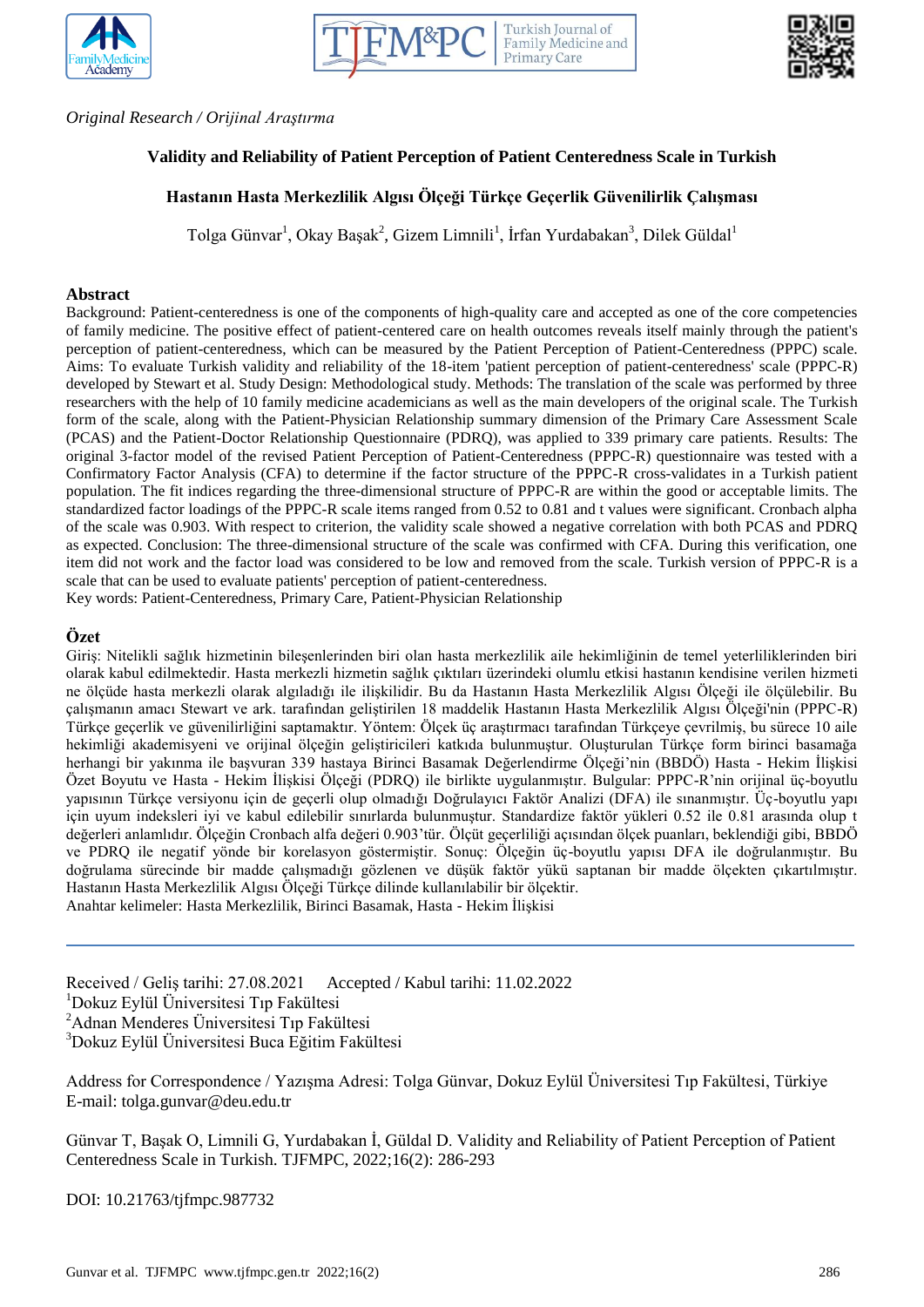## **Introduction**

The biomedical paradigm offered a significant contribution to the development of modern medicine with its conceptual framework. This approach has led to the rapid increase of knowledge in medicine, the emergence of specialties, the development of medical technology, and the elimination of many health problems with specific etiology such as infectious diseases. However, over time, this paradigm suffered some difficulty to explain many phenomena, such as the problems in determining specific etiology, mind-body duality, and the placebo effect, which began to force the dominant perspective to change.<sup>1</sup>

In the late 1970s, George Engel, an internist, and psychiatrist criticized the biomedical model, which dominated modern medicine, for having a very narrow perspective and excluding clinically meaningful information and brought up the biopsychosocial model, which integrates biological, psychological, and social data. However, Engel described an approach and a way of thinking with this model. The implementation of this approach to clinical practice was not explicit. The patient-centered clinical method (PCCM) described by Moira Stewart et al. clearly defines how to apply the biopsychosocial approach into clinical practice.<sup>2</sup>

PCCM consists of 4 components: 1) exploring both the disease and the illness experience, 2) understanding the whole person, 3) finding common ground, and 4) enhancing the patient-physician relationship. These four tasks can only be accomplished if the physician gives up his authoritative determinative behavior and learns to share the power with the patient and overcome his/her detachment and learn to respect the illness experience of the patient.<sup>2</sup>

Patient-centeredness can be most easily and effectively carried out in the family medicine environment.<sup>3</sup> The European Academy of Teachers in Family Medicine (EURACT) also accepts patient-centeredness as one of the core competencies of family medicine.<sup>4</sup>

Patient-centered care is accepted as one of the components of high-quality care.<sup>5</sup> There is a considerable amount of international evidence on the positive effects of patient-centered care. Patient-centered medical practice increases patient and physician satisfaction and patient compliance. In addition to decreasing the anxiety of the patient about his/her health problems and resulting in better declaration of health by the patient, it has also been shown to improve some health outcomes. A patient-centered approach decreases poor medical practices, hospitalizations, and referrals. On the other hand, contrary to some claims, the patient-centered approach does not require more time in patient-physician consultations and leads to less diagnostic test use.<sup>6</sup>

The positive effect of patient-centered care on health outcomes shows itself by the way of patients' perception of patient-centeredness.<sup>7</sup> In other words, the main factor that makes the difference in health outcomes is not the measure of the physician's behavior in terms of patient-centeredness, but to what extent the patient perceives this consultation as patient-centered.<sup>2</sup> In addition, many patient groups have stated that it is important to receive patientcentered services.<sup>8</sup> In this context, it is important to measure how much the patient perceives a patient-physician consultation as patient-centered.

In a systematic review of the scales measuring the patient's perception of patient-centeredness, Stewart et al.'s scale is considered as one of the most comprehensive and accurate scales.<sup>9</sup>

Patient Perception of Patient-Centeredness (PPPC) scale was first developed in 1986 and revised in 1990. The revised version consisted of 14 items and is valid and reliable to measure the perception of the patients related with three dimensions of patient-centered clinical method: 'exploring the disease and illness experience', 'understanding the whole person' and 'finding common ground'. $^{10}$ 

In 2014, PCCM was re-defined as four components as listed above. This created an opportunity to reconsider the scale. The authors added 11 more expressions to the original 14 statements to cover these four components and examined the factor structure on 381 patients. As a result of this study, the scale was finalized as 18 items evaluating three dimensions: health care process; context and relationships; and roles. The scale is structured in 4 point Likert type, and as the score increases, patient-centeredness decreases.<sup>11</sup>

This study aims to evaluate the Turkish validity and reliability of the 18-item 'patient-centered perception of patient' scale (PPPC-R) developed by Stewart et al.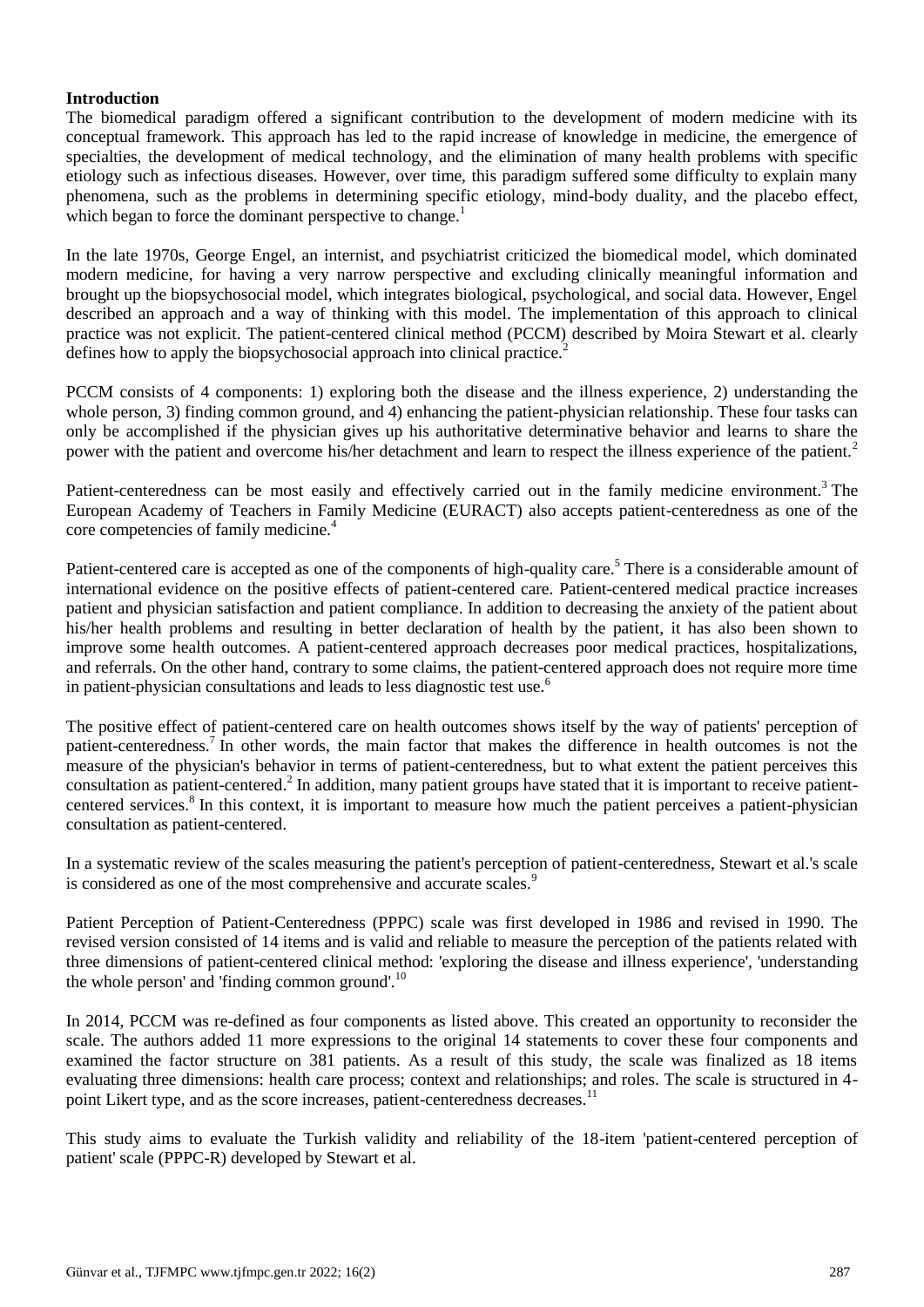# **Method**

## **Turkish Translation**

Following the receiving permission from its developers, the scale was translated into Turkish separately by three researchers who have proficiency in English. The researchers then came together and identified three alternative translations for each item. Original statements and three alternative translations of each statement were sent to 10 faculty members working in family medicine departments of various universities, and they were asked to choose the statement that they found most appropriate, or to write a statement they thought that was more appropriate. In line with the suggestions of these faculty members, three researchers rearranged the scale to have three alternative translations. Then, original English expressions were removed from the text and these three-alternative translations of each item were translated into English by a non-medical professor who spoke English at the native speaker level. This back-translated scale with three alternatives in English for each original item was sent to the developers of the original scale. They were asked to choose the most appropriate back-translated alternative for each original item according to the essence of the scale. The final Turkish version of the scale comprised of Turkish equivalents of the back-translated alternative of each item recommended by the developers of the original scale.

## **Participants**

The Turkish form of the scale, along with the Patient-Physician Relationship summary dimension of the Primary Care Assessment Scale (PCAS) and the Patient-Doctor Relationship Questionnaire (PDRQ) were completed by 339 participants applied to the Education Family Health Centers of a Family Medicine Department of a Faculty of Medicine with a complaint and over 18 years of age.

Data was collected in August and September of 2018. Patients applied with a complaint were asked to participate in the study. Applications for bureaucratic or administrative purposes, periodic health examinations, prescription demands, and control visits were excluded. The rejection rate is very low and mostly due to the reasons, we did not expect to affect the results of the study, such as lack of time.

The mean age of the participants was 35.23±13.96. Most of them were female (70.5%), and 49.2% had higher education such as university or postgraduate master/doctorate.

### **Scales**

In the research, along with the PPPC-R, two other scales valid and reliable in Turkish were applied for criterion validity. These two scales are briefly introduced below.

### **Primary Care Assessment Scale (PCAS)**

PCAS was developed by Safran et al. in 1998.<sup>12</sup> Validity and reliability of the scale in Turkish was studied by Lağarlı et al.<sup>13</sup> The scale has two summary dimensions (structural summary dimension and patient-physician relationship summary dimension); 7 dimensions (accessibility, continuity, inclusion, coordination, service satisfaction, personal approach, and trust) and 11 sub-dimensions (financial availability, organizational accessibility, longitudinal continuity, physician-based continuity, patient's holistic knowledge, preventive services and consultancy under these dimensions, communication, physical examination, interpersonal treatment, and trust). Cronbach's alpha value in all dimensions was between 0.80 and 0.90.

Since the summary dimensions and dimensions of the scale can be used separately, the 'patient-physician relationship summary dimension' consisting of 21 questions was used in this study.

## **Patient-Doctor Relationship Questionnaire (PDRQ)**

PDRQ was developed by Van der Feltz-Cornelis et al. to evaluate the patient-physician relationship in primary care, and the Turkish validity and reliability of the scale was studied by Mergen et al in 2012.<sup>14,15</sup> The scale consists of 9 questions in a five-point Likert style and Cronbach's alpha value was determined to be 0.91.

### **Data analysis**

Confirmatory factor analysis (CFA) was applied to confirm the factor structure of the scale. Cronbach alpha was used for internal consistency, and patient-physician relationship summary-dimension of PCAS and PDRQ scale were used for criterion validity. For CFA, Lisrel 8.71, SPSS 22.0 package programs were used to calculate Cronbach's alpha and for correlation for criterion validity.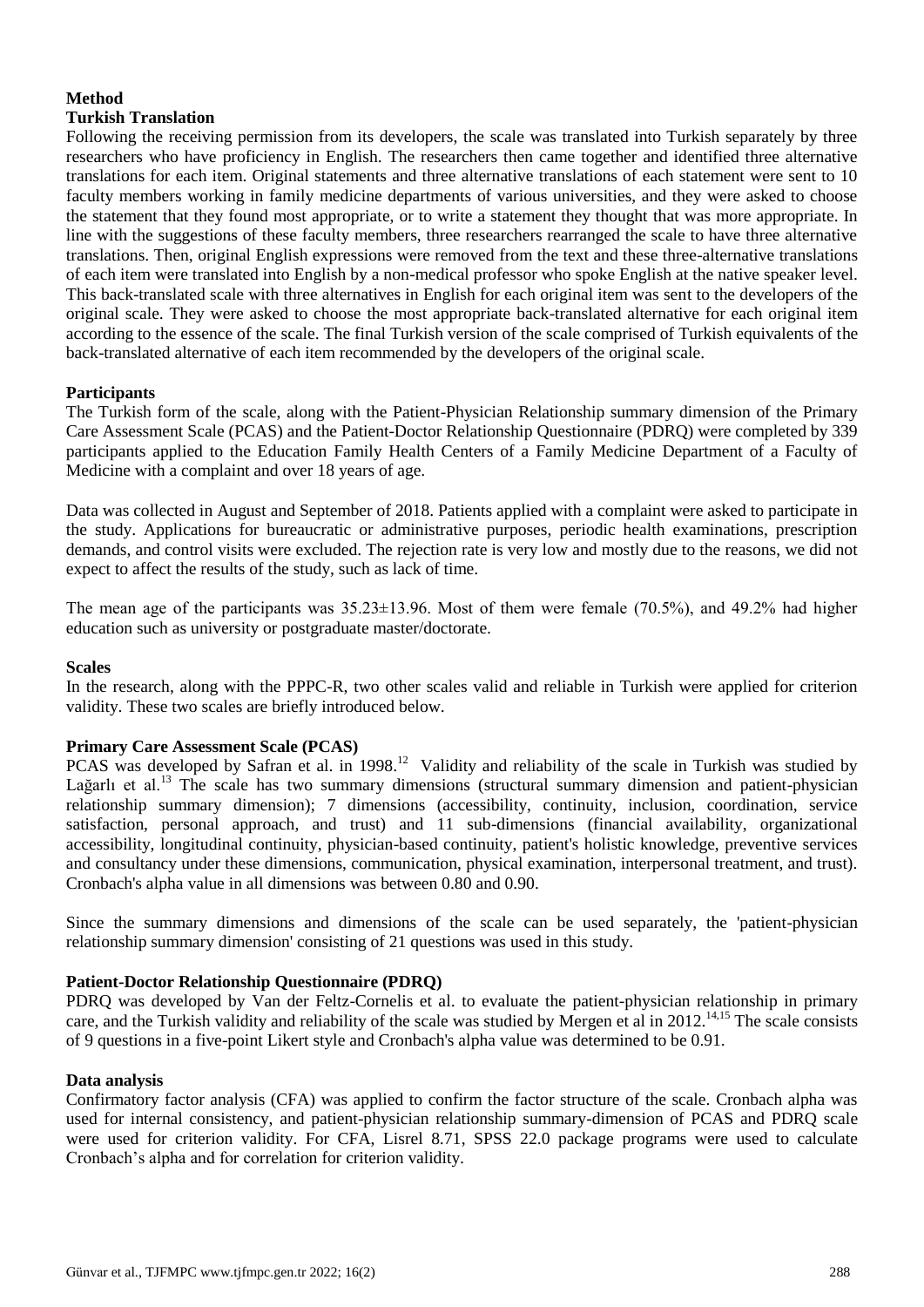# **Results**

**Confirmatory Factor Analysis (CFA):** The original 3-factor model of the revised Patient Perception of Patient-Centeredness (PPPC-R) questionnaire was tested with a CFA to determine the factor structure of the PPPC-R crossvalidates in a Turkish PC patient population. For this, the covariance matrix was used and the maximum likelihood method was used as a method for estimating the fit indexes.

The criteria presented in Table 1 were taken into consideration to evaluate the fit indices of the three-dimensional model $16$ 

| <b>Fit indices</b> | <b>Good fit</b>                   | <b>Acceptable fit</b>         |
|--------------------|-----------------------------------|-------------------------------|
| $x^2$ / df         | $0 \leq x^2 / df \leq 2$          | $2 \leq x^2 / df \leq 3$      |
| p value            | $0.05 \le p \le 1.00$             | $0.01 \le p \le 0.05$         |
| <b>RMSEA</b>       | $0 \leq$ RMSEA $\leq 0.05$        | $0.05 \leq$ RMSEA $\leq 0.10$ |
| <b>SRMR</b>        | $0 \leq$ SRMR $\leq$ 0.05         | $0.05 \leq$ SRMR $\leq 0.10$  |
| <b>NFI</b>         | $0.95 \leq NFI \leq 1.00$         | $0.90 \leq NFI \leq 0.95$     |
| <b>NNFI</b>        | $0.97 \leq NNFI \leq 1.00$        | $0.95 \leq NNFI \leq 0.97$    |
| <b>CFI</b>         | $0.95 \leq CFI \leq 1.00$         | $0.90 \leq CFI \leq 0.95$     |
| <b>GFI</b>         | $0.95 \leq$ GFI $\leq 1.00$       | $0.90 \leq$ GFI $\leq 0.95$   |
| <b>AGFI</b>        | $0.90 \leq \text{AGFI} \leq 1.00$ | $0.85 \leq AGFI \leq 0.90$    |

**Table 1.** Fit Indices Criteria (Schermelleh-Engel & Moosbrugger, 2003)

x<sup>2</sup>/ *df*: Chi-Square/degree of freedom; RMSEA: Root Mean Square Error of Approximation; SRMR: Standardized Root Mean Square Residual; NFI: Normed Fit Index; NNFI: Non-Normed Fit Index; CFI: Comparative Fit Index; GFI: Goodness of Fit Index; AGFI: Adjusted Goodness of Fit Index

The fit index values calculated for PPPC-R as a result of the confirmatory factor analysis are shown in Table 2, the standardized item factor loadings are shown in Table 3 and the path diagram is shown in Figure 1.

**Table 2**. Fit indices of the three-dimensional model

| Model                          | X <del>′</del> /Df           | <b>RMSEA</b> | GFI       | AGFI | CFI | <b>NFI</b> | <b>NNFI</b> | <b>SRMR</b> |
|--------------------------------|------------------------------|--------------|-----------|------|-----|------------|-------------|-------------|
| Three-<br>dimensional<br>model | 262,79/116<br>$\overline{a}$ | .062         | 92<br>ت ر | .89  | .98 | $\Omega$   | .98         | .04         |

Structural equality modeling, fit indices

### **Table 3**. Standardized item factor loadings and t values of PPPC-R

| Item No         | <b>Item</b>                                                                                  | Factor | -value** | Factor<br>$\overset{*}{\Omega}$ | -value** | Factor-<br>3* | t-value** |
|-----------------|----------------------------------------------------------------------------------------------|--------|----------|---------------------------------|----------|---------------|-----------|
| $\overline{1}$  | To what extent was your main problem(s) discussed<br>today?                                  | .53    | 9.92     |                                 |          |               |           |
| 2               | How well do you think your provider understood you<br>today?                                 | .63    | 12.45    |                                 |          |               |           |
| $\overline{3}$  | How satisfied were you with the discussion of your<br>problem?                               | .67    | 13.25    |                                 |          |               |           |
| $\overline{4}$  | To what extent did your provider explain this<br>problem to you?                             | .70    | 14.15    |                                 |          |               |           |
| 5               | To what extent did you agree with your provider's<br>opinion about the problem?              | .69    | 13.87    |                                 |          |               |           |
| 6               | To what extent did your provider ask about your<br>goals for treatment?                      | .73    | 15.01    |                                 |          |               |           |
| $7\phantom{.0}$ | To what extent did your provider explain treatment?                                          | .65    | 12.84    |                                 |          |               |           |
| 8               | To what extent did your provider explored how<br>manageable this treatment would be for you? | .67    | 13.47    |                                 |          |               |           |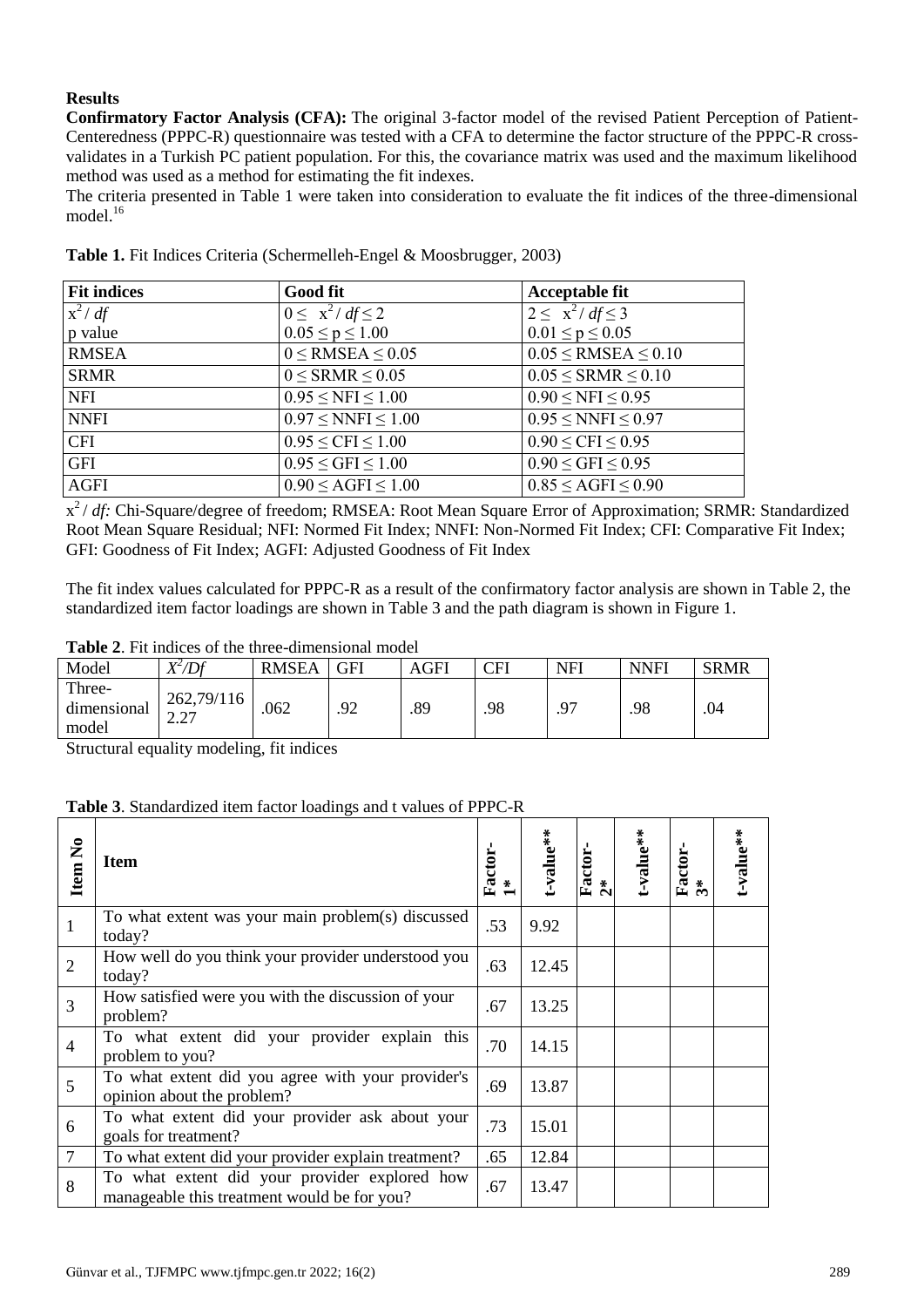| 9  | To what extent did you and your provider discuss<br>your respective roles?                         |  | .78 | 15.29 |     |       |
|----|----------------------------------------------------------------------------------------------------|--|-----|-------|-----|-------|
| 10 | To what extent did your provider encourage you to<br>take the role you wanted in your own care?    |  | .81 | 16.21 |     |       |
| 11 | How much would you say that this provider cares<br>about you as a person?                          |  |     |       | .55 | 10.32 |
| 13 | How comfortable are you discussing personal<br>problems related to your health with your provider? |  |     |       | .58 | 10.99 |
| 14 | To what extent does your provider respect your<br>beliefs, values and customs?                     |  |     |       | .66 | 12.97 |
| 15 | To what extent does your provider consider your<br>thoughts and feelings?                          |  |     |       | .78 | 16.44 |
| 16 | To what extent does your provider show you<br>compassion?                                          |  |     |       | .72 | 14.78 |
| 17 | To what extent does your provider really listen to<br>you?                                         |  |     |       | .76 | 15.90 |
| 18 | To what extent do you trust your provider?                                                         |  |     |       | .73 | 14.87 |

\* Standardized item factor loadings (λ, item-latent variable correlation)

\*\* Significance value of the item factor loadings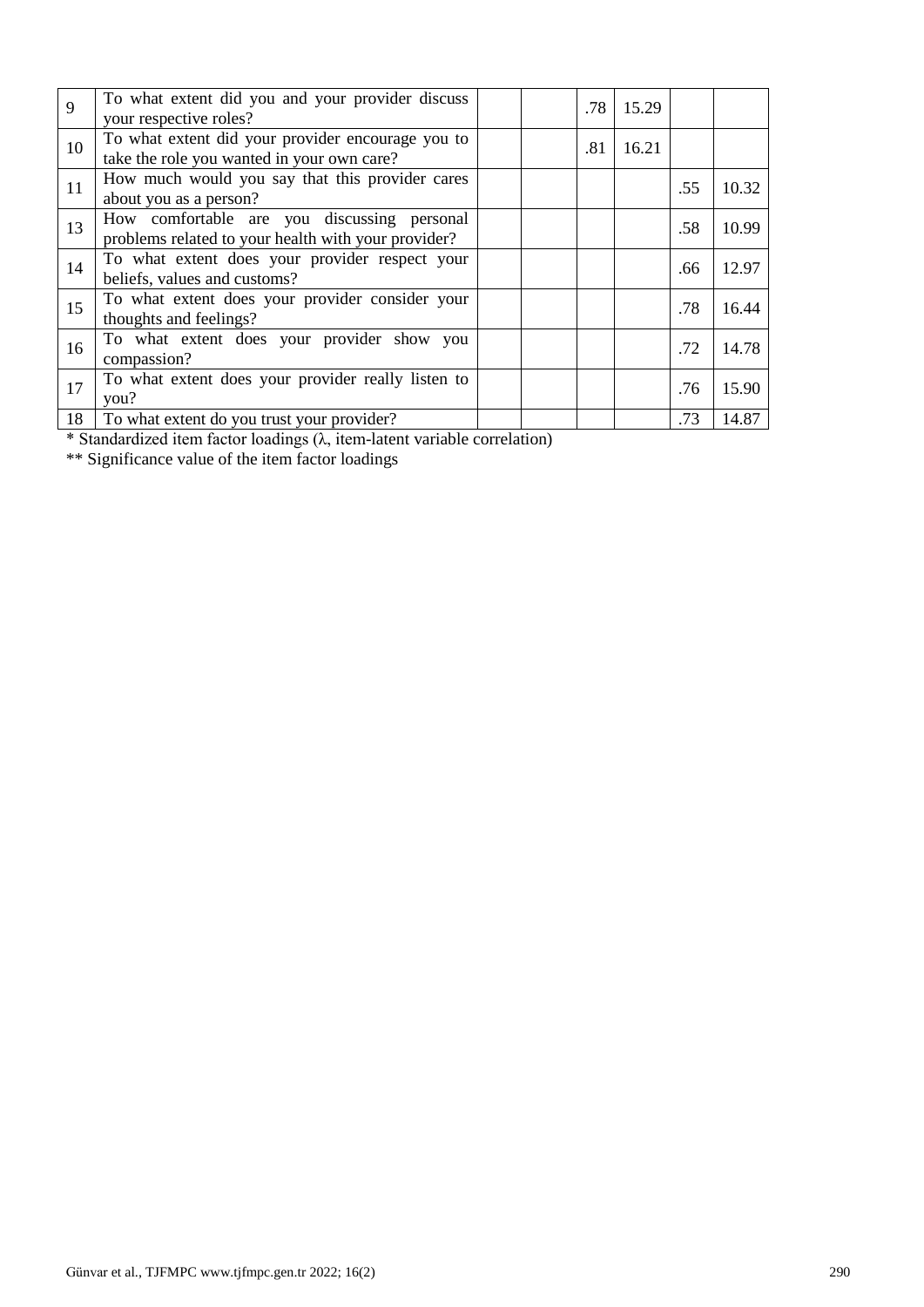

**Figure 1**. Path diagram and standardized item loadings of the three-dimensional structure of PPPC-R HHMA: Hastanın Hasta Merkezlilik Algısı (Turkish name for PPPC)

The fit indices estimated according to the CFA results performed to test the three-dimensional original structure of PPPC-R are as follows:  $GFI = 0.92$ ,  $AGFI = 0.89$ ,  $CFI = 0.98$ ,  $NFI = .96$ ,  $NNFI = .98$ ,  $SRMR = .045$ ,  $RMSEA =$ .062, and,  $\gamma$ 2 / df = 2.27 (p = .000). When the fit indices criteria in Table 1 are taken into consideration, it is seen that the fit indices regarding the three-dimensional structure of PPPC-R are within the good or acceptable limits. According to these results, it can be concluded that the original three-dimensional structure of the scale is preserved in the Turkish version.

According to the results in Table 3 and Figure 1, the standardized factor loadings of the PPPC-R scale items ranged from 0.52 to 0.81, and t values were significant. It can be concluded that the related items serve to measure the three-dimensional structure of PPPC-R.

**Criterion Validity:** The Turkish form of the scale, along with the Patient-Physician Relationship summary dimension of the Primary Care Assessment Scale (PCAS) and the Patient-Doctor Relationship Questionnaire (PDRQ) were used to test the criterion validity. Since PCAS is a scale used in the evaluation of primary health care services, and the relevant summary dimension includes assessment of the physician by the patient (with physical examination, communication, interpersonal treatment, and trust sub-dimensions) and PDRQ is a scale that evaluates doctor-patient communication, scores of each scale expected to be negatively correlated with the PPPC-R scores.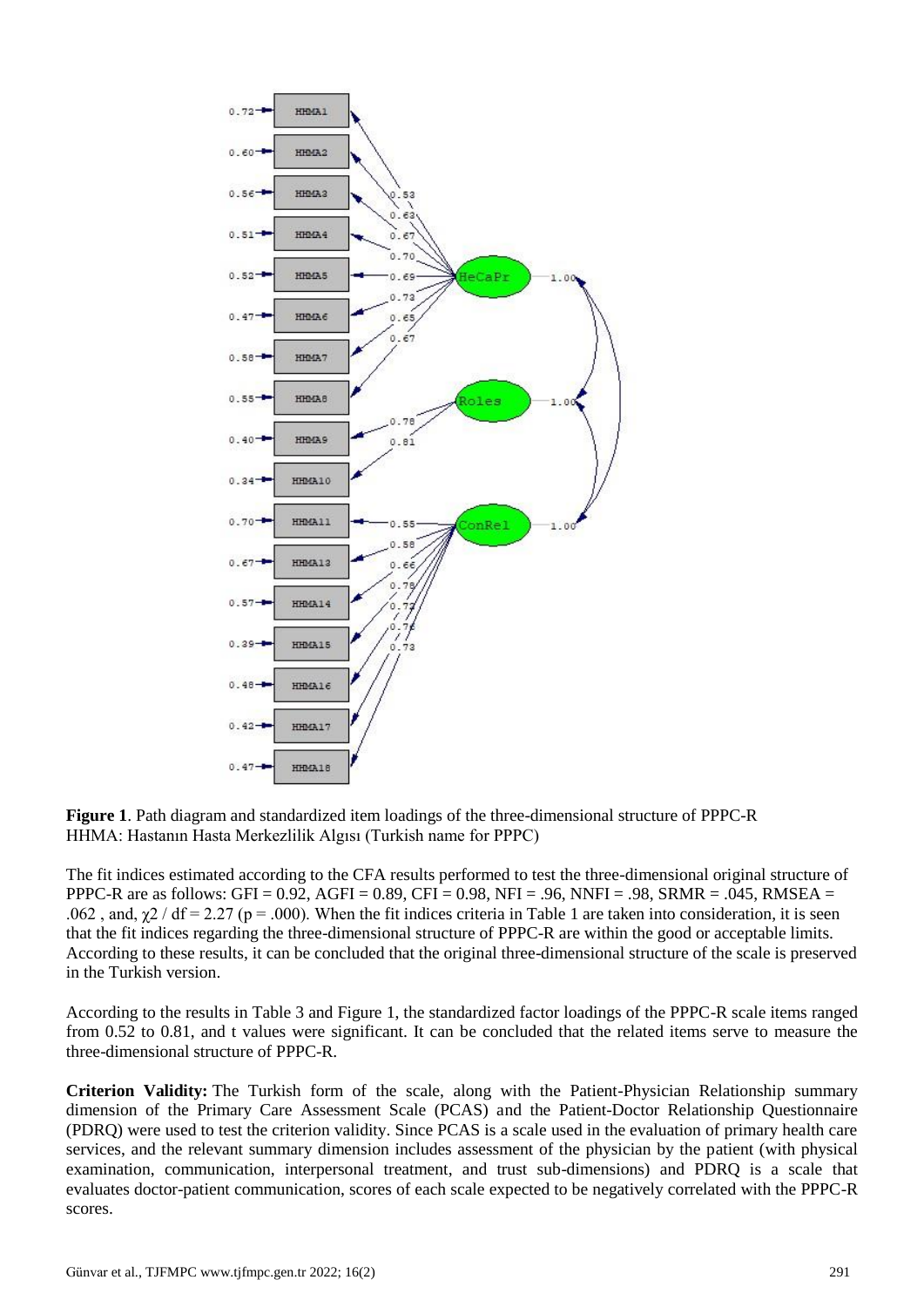Correlations between PPPC-R and its dimensions with these two scales are shown in Table 4.

|                                 | <b>PCAS</b><br>Physical<br>Examination<br>Score | <b>PCAS</b><br>Communication<br>score | <b>PCAS</b><br>Interpersonal<br>treatment score | <b>PCAS</b><br>Trust<br>score | <b>PDRO</b><br>score |
|---------------------------------|-------------------------------------------------|---------------------------------------|-------------------------------------------------|-------------------------------|----------------------|
| PPPC-R                          | $-.411$ **                                      | $-.670**$                             | $-.595***$                                      | $-.581$ **                    | $-.622**$            |
| Health care process             | $1,374$ **                                      | $-.652**$                             | $-.555$ **                                      | $1 - 515$ **                  | $-.602**$            |
| Roles                           | $-.303***$                                      | $-.503$ **                            | $-.426$ **                                      | $1,375$ **                    | $-.446$ **           |
| and<br>Context<br>relationships | $-.407**$                                       | $1 - 580$ **                          | $-544$                                          | $1 - 548$ **                  | $-560$ <sup>**</sup> |

**Table 4**. Correlations between PPPC-R, its subscales, and other scales

Pearson product-moment correlation, \*\**p* < .01, \**p* < .05

As seen in Table 4, PPPC-R is negatively correlated with PCAS and PDQR scores. This is due to patientcenteredness is decreasing as PPPC-R scores increasing.

**Reliability Analysis:** Cronbach alpha internal consistency coefficients were calculated and interpreted for the reliability of PPPC-R.<sup>17</sup> Cronbach's alpha values of the Turkish version of PPPC-R and its sub-dimensions are shown in Table 5. Total, health care process and context and relationship scores are highly reliable whereas roles scores are moderately reliable.

| Table 5. Cronbach alpha values of the three-dimensional structure |
|-------------------------------------------------------------------|
|-------------------------------------------------------------------|

| <b>Dimensions</b>                   | Cronbach alpha <sup>*</sup> |
|-------------------------------------|-----------------------------|
| PPPC-R Total (17 items)             | 0.903                       |
| Health care process (8 items)       | 0.854                       |
| Roles (2 items)                     | 0.769                       |
| Context and relationships (7 items) | 0.804                       |

 $*(\alpha)$  internal consistency

### **Discussion**

This study aimed to adapt PPPC-R to Turkish. Factor structure was tested with CFA, criterion validity was tested with PCAS and PDRO, and reliability analyzes were made with Cronbach's alpha internal consistency coefficients. According to the findings, the three-dimensional structure of the scale was confirmed with CFA.

During this verification, one item about the knowledge of the physician about the family life of the patient ('To what extent does your provider know about your family life?') did not work, and the factor load was low and removed from the scale. It was thought that this item was perceived quite differently by the participants due to its general structure. Some characteristics of the participants may contribute to this divergence. Our participants are younger and more educated than the participants of other studies examining the factor structure of the scale.<sup>11,18</sup> Due to their age, our population probably was considerably different with respect to health problem profile and consequent primary care use, especially from the study examined French version in which the item had the highest factor load. For young and educated people who have few health problems and probably use primary care seldomly, the physicians' knowledge of their family life may be meaningless in the context of receiving health care.

Health Care Process, Roles and Context, and Relationship sub-scores and PPPC-R total score showed a significant but inverse correlation with PCAS subscales and DPRQ total score. It was concluded that PPPC-R made similar measurements with the other two scales tested because the scales were in opposite directions. Finally, the reliability of the entire scale and its subscales were found to be sufficient by testing Cronbach's alpha.

As a result, it has been concluded that the Turkish version of PPPC-R is a scale that can be used to evaluate patients' perception of patient-centeredness. Using this measurement, strategies can be developed for the evaluation